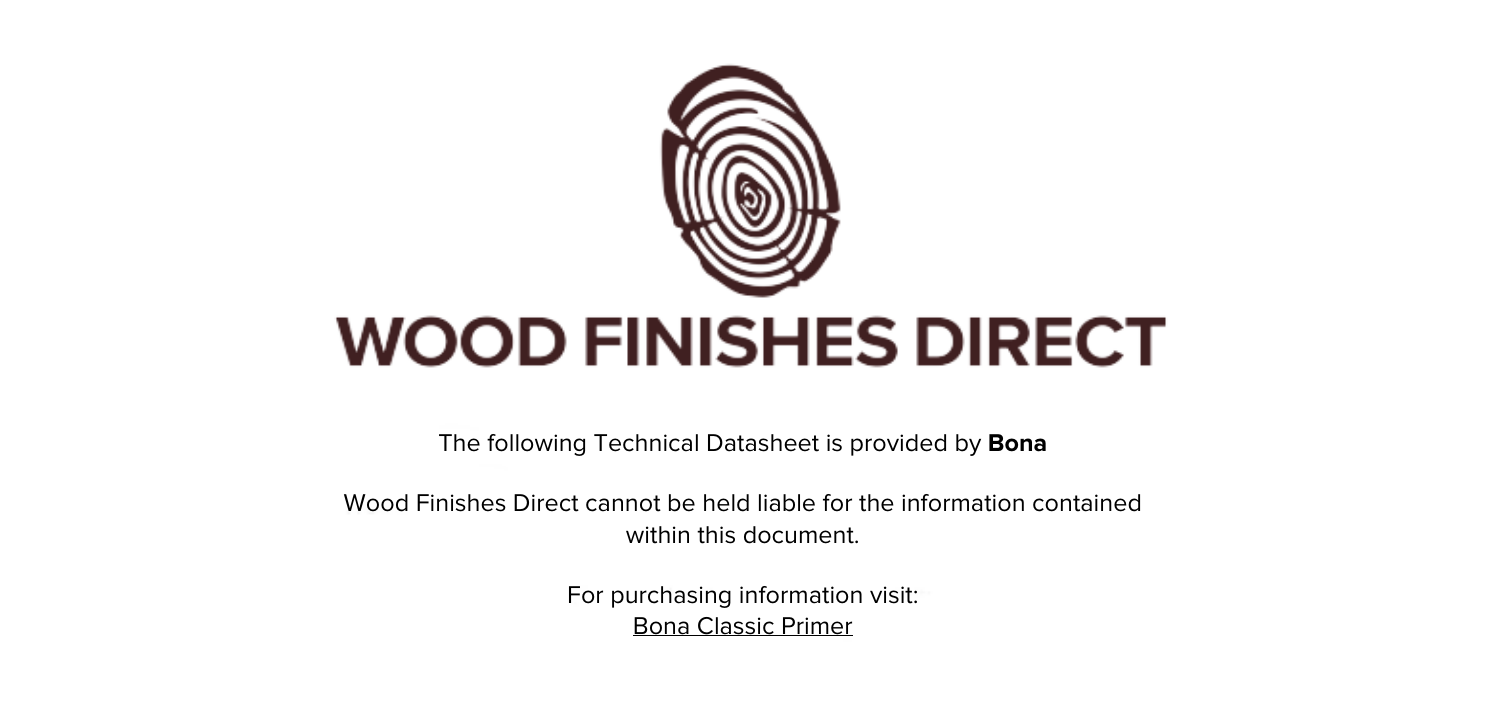# **Bona Prime Classic**

# **Technical data sheet**

Bona Prime Classic is a non-yellowing waterborne primer that produces a light wood colouration and retains the natural appearance of the wood. Bona Prime Classic is very elastic and particularly suitable for wooden floors with greater movement than normal such as end-grain floors, softwood plank floors and hardwood floors with underfloor heating.

- Compatible with all Bona's waterborne topcoats  $\bullet$
- High solids content for a well-bodied surface.
- Reduces potential for side-bonding
- Approved by DIBt for better indoor air quality  $\bullet$
- NMP and NEP free
- VOC 2010 compliant

### Technical data

| Type of varnish:<br>Solids content: | Waterborne 1-component acrylate dispersion<br>Approx 35%                                                                       |
|-------------------------------------|--------------------------------------------------------------------------------------------------------------------------------|
| VOC:                                | Max 30q/lit                                                                                                                    |
| Dilution:                           | If required, dilute with Bona Retarder (4%) for longer open time.                                                              |
| Drying time:                        | 1-2 hours at $20^{\circ}$ C/60% R.H.                                                                                           |
| Application tools:                  | Bona Roller                                                                                                                    |
| Application rate:                   | 8-10 m <sup>2</sup> /lit (120-100g/m <sup>2</sup> ) per coat                                                                   |
| Safety                              | Unclassified                                                                                                                   |
| Cleaning:                           | Wipe tools free from residual material before cleaning with a<br>minimum of water. Dried material can be removed with acetone. |
| Shelf life:                         | 1 year from date of production in unopened original container                                                                  |
| Storage/transport:                  | The temperature must not fall below $+5^{\circ}$ C or exceed $+25^{\circ}$ C<br>during storage or transport                    |
| Disposal:                           | Wastes and emptied containers should be handled in<br>accordance with local regulations.                                       |
| Pack size:                          | $10 \times 1$ litre (50 boxes per pallet)<br>3 x 5 litres (44 boxes per pallet)                                                |

## Preparations

Ensure floor is acclimatised to its end-use environment. The surface which is to be coated must be sanded back to bare wood, dry and free from sanding dust, oil, wax and other contamination. A Bona Sanding Disc or Screen grit 120 should be used for the final sanding of the wood.

Allow varnish to reach room temperature, insert filter and shake the container thoroughly before use. Optimal conditions are between 18-25°C and 40-60% relative air humidity. High temperatures and low humidity shorten drying time, low temperatures and high humidity lengthen the drying time. Minimum temperature for use is 13°C.

### Treatment schedule

### Untreated wood:

- 1x Bona Prime Classic
- 1x Bona Waterborne Topcoat Light sanding grit 150
- 1x Bona Waterborne Topcoat